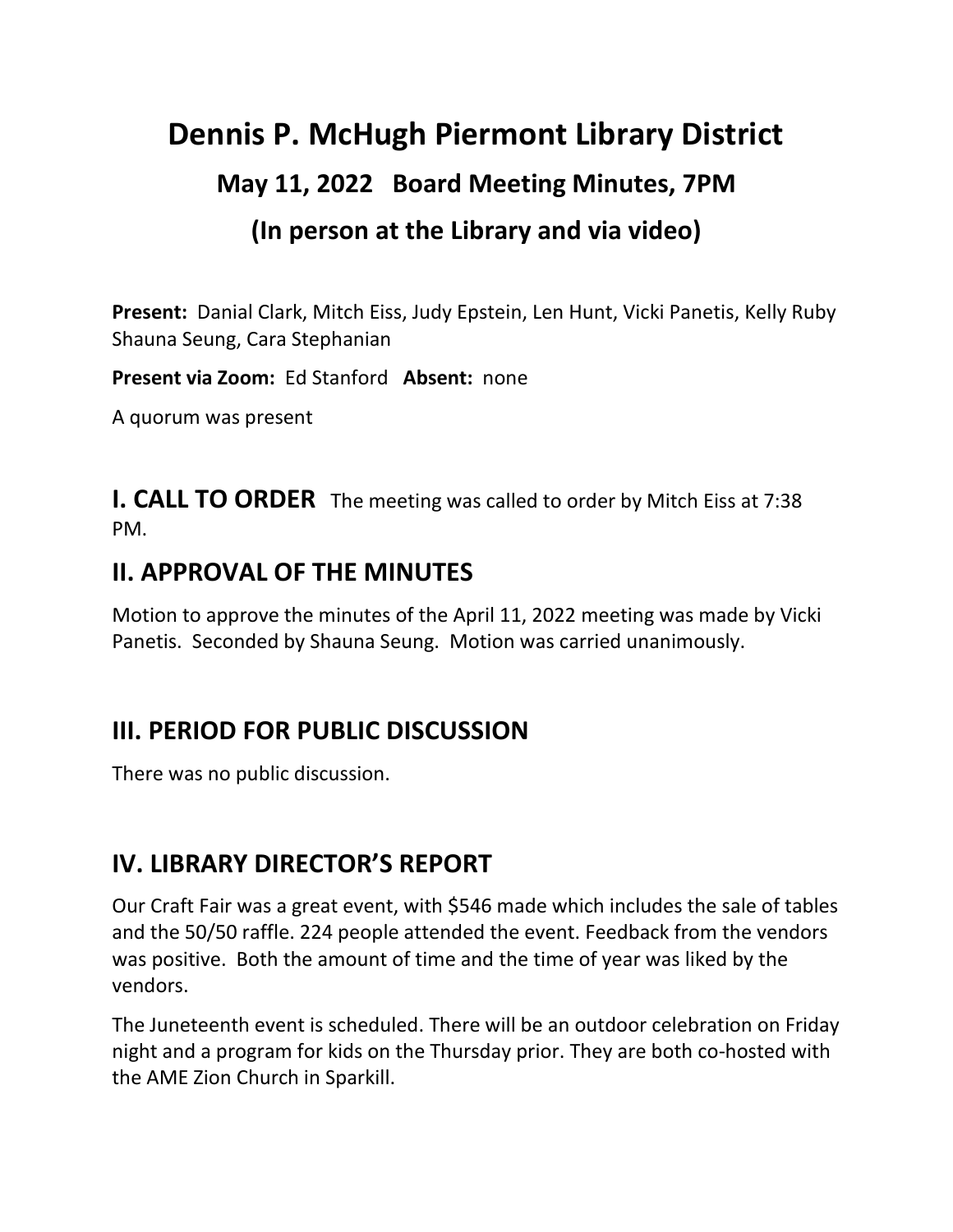RCLS has completed our IT Audit but has not yet sent us the report that the audit generates. The drafts of the IT contracts are being cleared by the RCLS Lawyer on May 17th. At that point, we should have a document to share that can be reviewed in committee and will then need to be approved by the board along with our decision on the path ahead for the next three years. We will not know our cost until after we make our decision between Full, Hybrid, or Independent IT.

The referendum for the School District Library funds has passed. Those funds will come to us around October this fall.

Two upcoming construction grant workshops through RCLS for the DLD grant: - May 20th Review of Eligible Projects -July 29th Mandatory session: How to Prepare a Successful Application

The complete Director's report is on file in the library.

| <b>Treasurer's Report - April 2022</b> |                                                |                                                | May 11, 2022<br><b>Board Meeting</b>                             |
|----------------------------------------|------------------------------------------------|------------------------------------------------|------------------------------------------------------------------|
|                                        |                                                |                                                | <b>Fiscal Year 2021-2022</b><br><b>Approved Budget \$388,050</b> |
| <b>Operating Account +</b>             | Capital Fund Account =                         | <b>Total Funds</b><br>(as of $4/30$ )          |                                                                  |
| \$73,140.81                            | \$335,086.00                                   | \$408,226.81                                   |                                                                  |
|                                        |                                                |                                                |                                                                  |
| <b>April Revenue</b>                   | <b>Revenue YTD</b><br><b>July '21-Apr '22</b>  | <b>Revenue YTD</b><br><b>July '20-Apr'21</b>   | <b>Current % of budgeted</b><br>revenue goal                     |
| \$1,247.89                             | \$385,913.57                                   | \$377,651.96                                   | 99.4% (\$2,136) shortfall)                                       |
|                                        |                                                |                                                |                                                                  |
| <b>April Expenses</b>                  | <b>Expenses YTD</b><br><b>July '21-Apr '22</b> | <b>Expenses YTD</b><br><b>July '20-Apr '21</b> | <b>Current % of budgeted</b><br>expenses                         |

### **V. TREASURER'S REPORT**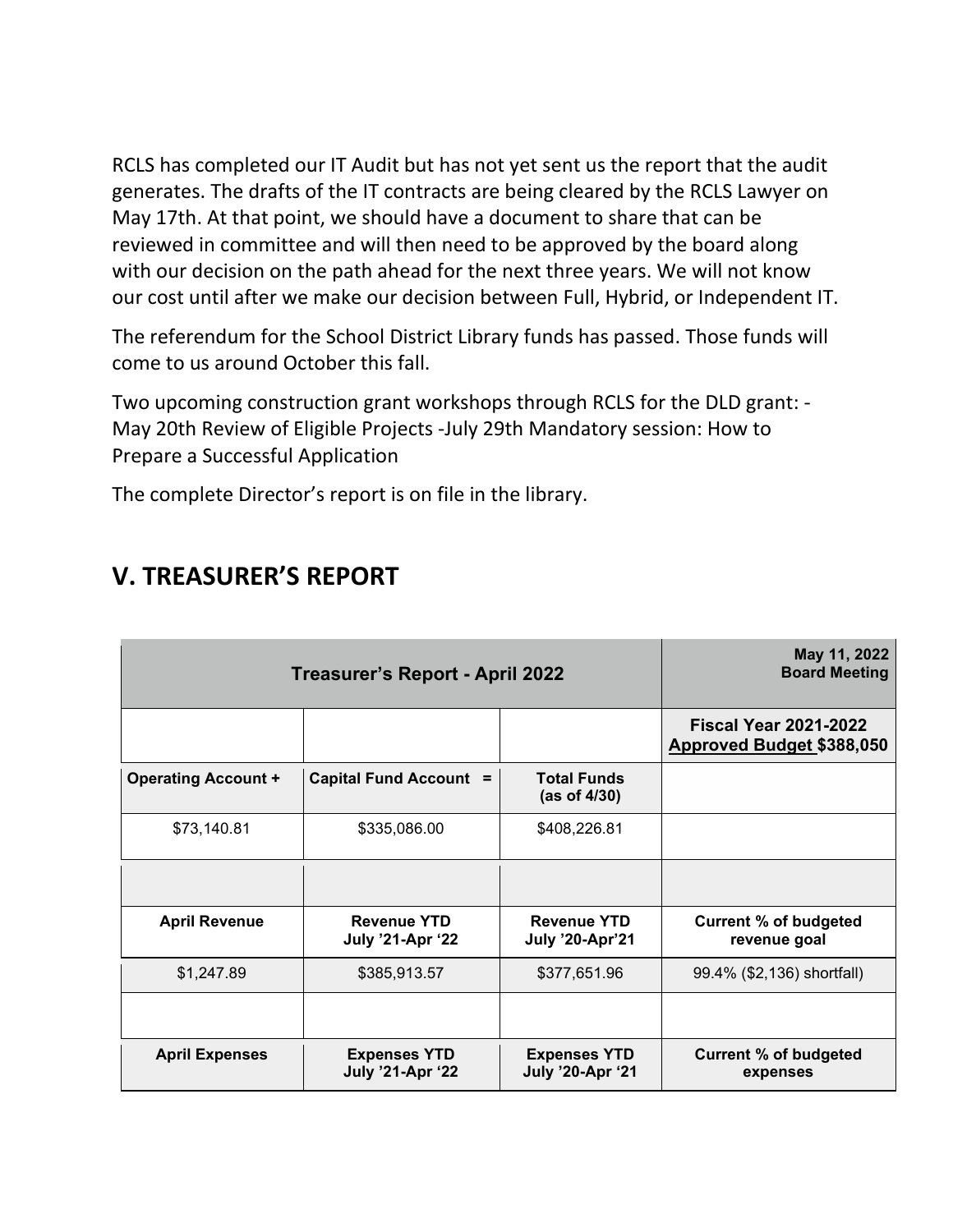|                                               | <b>Treasurer's Report - April 2022</b> |                        | May 11, 2022<br><b>Board Meeting</b> |
|-----------------------------------------------|----------------------------------------|------------------------|--------------------------------------|
| \$31,074.16                                   | \$370,428.51                           | \$307,743.25           | $95\%$ *                             |
|                                               |                                        |                        |                                      |
| <b>Upcoming Fundraising Revenue expected:</b> |                                        |                        |                                      |
| Book Sale March 12-19                         | \$800                                  | <b>Farmer's Market</b> | \$400/month through April            |
| Arts and Crafts Fair<br>April 30              | \$546                                  |                        |                                      |
| One other event in<br>May/June TBD            | Est. \$1,000                           |                        |                                      |

#### Additional Notes:

\*As previously reported, YTD Expenses also include \$34,133 of non-budgeted, unforeseen items (architect fees, oral history project expenses, front brick replacement and security battery). Expenses minus these items equal \$336,295.51 which is 86% of budgeted expenses. - As previously reported, additional expenses incurred due to hiring of 2 additional staff members approved in Q1.

There is a noticeable increase in the Thrift Shop revenues to the library. YTD through April the Thrift Shop has gone from \$1,900 last year to about \$5,000 this year. Also on the revenue side, library fines have increased about \$1,000.

#### **Approval of the Claim Sheet:**

Motion to approve the claim sheet was made by Kelly Ruby. Seconded by Len Hunt. The motion carried unanimously.

The claim sheet is on file in the library.

### **VI. DISCUSSION ITEMS**

- A. Farmer's market: The contract with the Farmer's Market has been extended from May 22 through November, 30 this year.
- B. Trash cans: there was a discussion of the placement of trash cans outside the library.